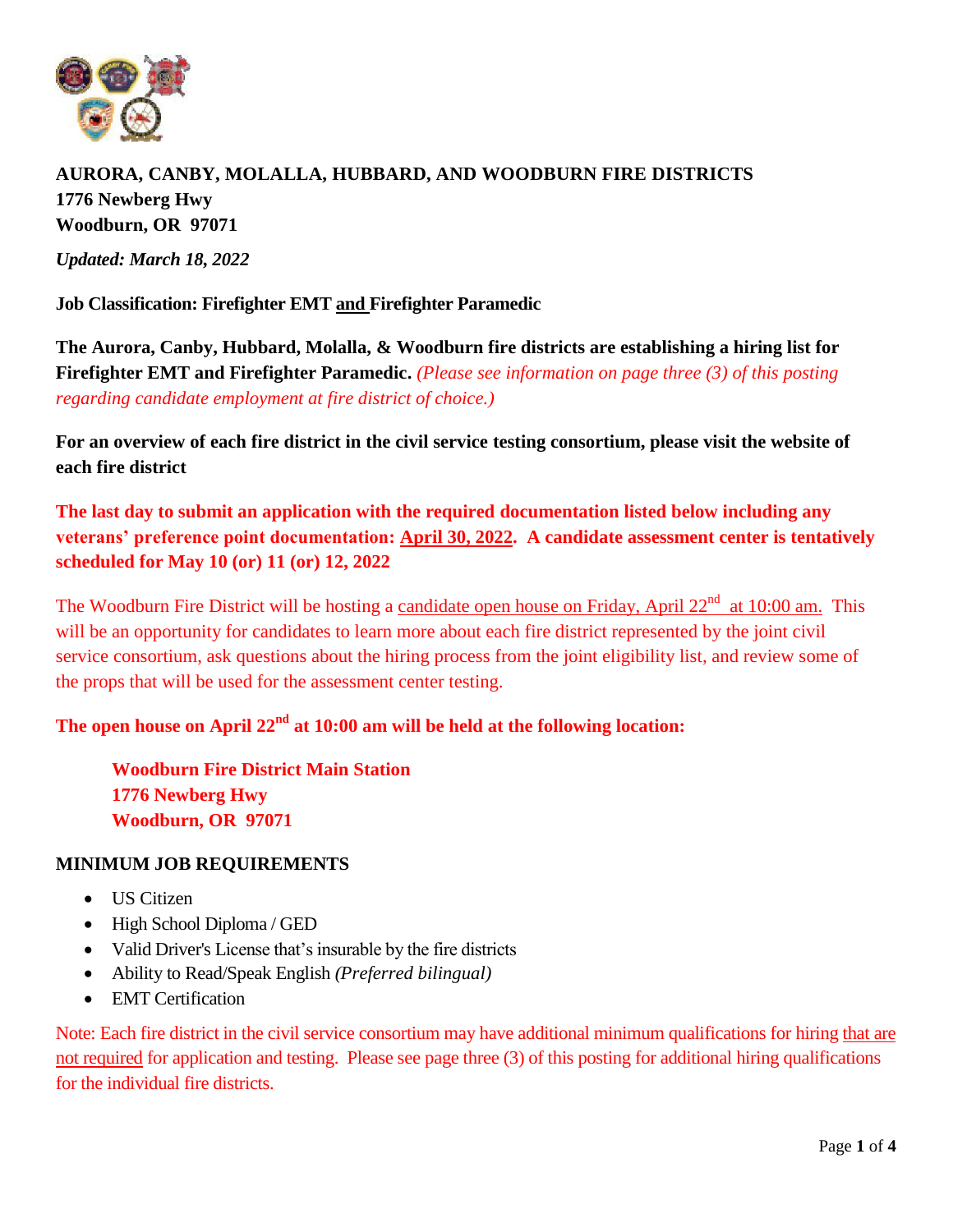### **ADDITIONAL CANDIDATE SCREENING**

Candidates that successfully complete the application and testing process and receive a conditional offer of employment will be subject to additional evaluation and screening prior to employment including but not limited to:

- Criminal Activity Background Check A felony conviction will result in candidate disqualification
- Drug Use Testing– Candidates may be subject to a drug test and potential disqualification as per individual district policies.
- Acceptable employment background check, medical exam, and psychological exam
- CPAT Evaluation –Must be successfully completed within 12 months of conditional employment offer

#### **SALARY RANGES**

*(Please see information on page three (3) regarding candidate employment at fire district of choice)*

| <b>Fire District</b> | <b>Firefighter/EMT</b> | <b>Firefighter/Paramedic</b>                                           |
|----------------------|------------------------|------------------------------------------------------------------------|
| Aurora Fire          | $$65,509 - $73,731$    | \$69,440 - \$78,155 (Wage scale to be updated, effective July 1, 2022) |
| Canby Fire           | $$63,714 - $90,878$    | \$70,722 - \$99,647 (Wage scale to be updated, effective July 1, 2022) |
| Hubbard Fire         | $$47,610 - $50,510$    | \$47,610 - \$50,510 (Updated wage scale effective July 1, 2022)        |
| Molalla Fire         | $$61,378 - $84,620$    | \$66,284 - \$91,396 (Wage scale to be updated, effective July 1, 2022) |
| Woodburn Fire        | $$73,283 - $94,522$    | $$77,680 - $100,194$ (Updated wage scale effective July 1, 2022)       |

**Applications will be accepted through the National Testing Network (NTN) by completing the PHQ and FireTEAM written test within the past 12 months and including ALL required documents using the DOCUMENT SUBMISSION CHECKLIST below. Completed applications and required documents must be submitted by the application deadline listed above.** 

### **DOCUMENT SUBMISSION CHECKLIST**

All applicants **must** upload the following required documents to the NTN application site in the below **specified order in a single scanned PDF document.** Additional documents that are not on the "required" or "additional" lists below or missing documents from the required documents list may result in disqualification. Documents that are out of order from the list below may result in **disqualification.** 

The following documents are in addition to a completed NTN application and written tests within 12 months of the application deadline:

### **REQUIRED DOCUMENTS**:

Page 1: High School diploma or GED

Page 2: Driver's License

Page 3: EMT; (or) EMT Advanced; (or) EMT Intermediate; (or) EMT Paramedic

Page 4: Firefighter 1 (NFPA, DPSST, IFSAC, Pro Board, [Joint District Document Substitution](https://canbyfire.org/wp-content/uploads/2021/09/Joint-District-Document-Substitution-Form.pdf) [Form\)](https://canbyfire.org/wp-content/uploads/2021/09/Joint-District-Document-Substitution-Form.pdf)

Page 5-8: NIMS 100, 200, 700, and 800 proof of completion [\(Joint District Document](https://canbyfire.org/wp-content/uploads/2021/09/Joint-District-Document-Substitution-Form.pdf) [Substitution Form\)](https://canbyfire.org/wp-content/uploads/2021/09/Joint-District-Document-Substitution-Form.pdf)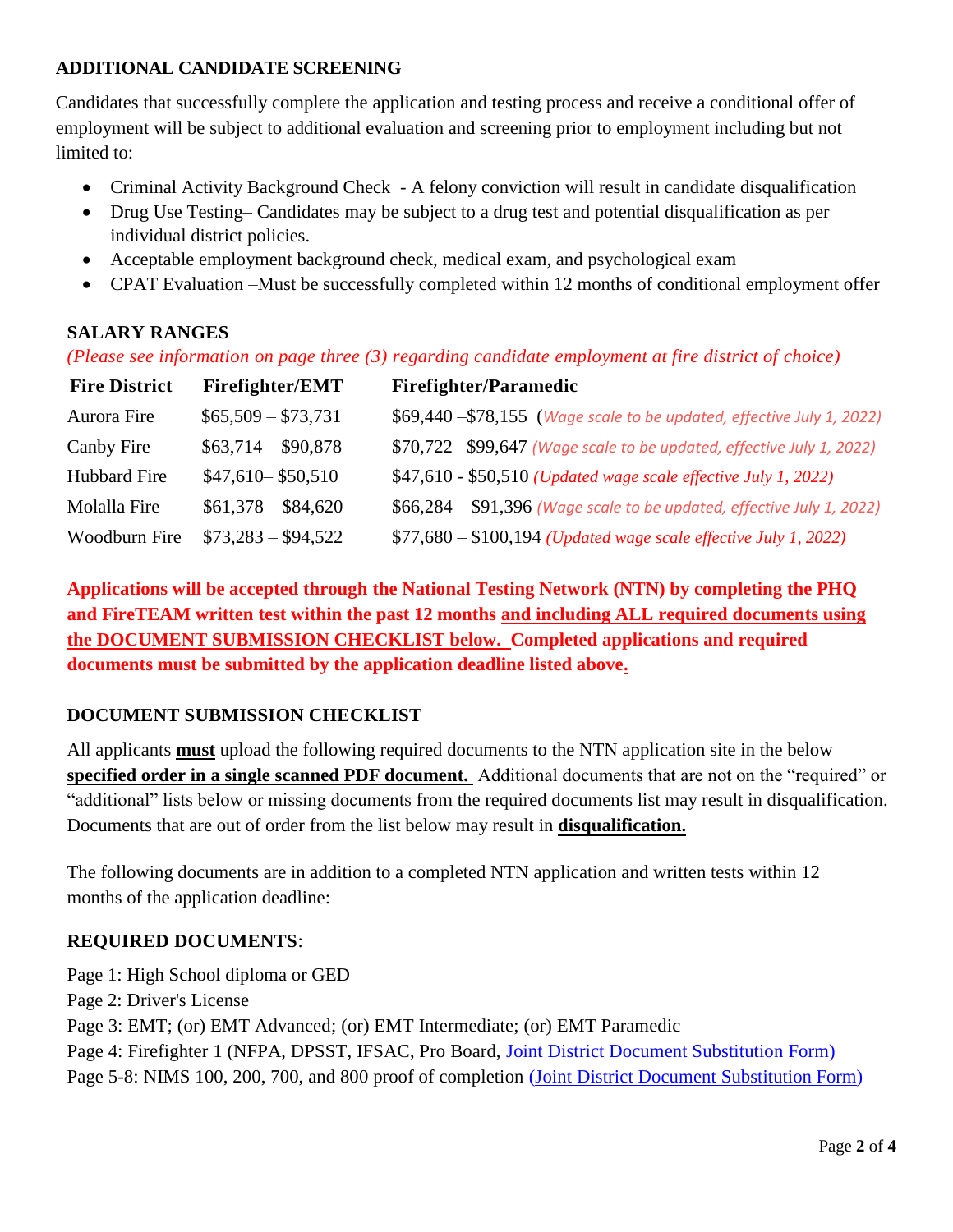### **ADDITIONAL DOCUMENTS** *(if applicable):*

Page 9: Apparatus Operator Equipped with Pump (NFPA, DPSST, IFSAC, Pro Board, [Joint](https://canbyfire.org/wp-content/uploads/2021/09/Joint-District-Document-Substitution-Form.pdf) [District Document Substitution Form\)](https://canbyfire.org/wp-content/uploads/2021/09/Joint-District-Document-Substitution-Form.pdf) Page 10: Two-year associate degree in fire service-related field Page 11: Wildland Firefighter Type 1 certificate (NFPA, DPSST, IFSAC, Pro Board, NWCG, [Joint District Document Substitution Form\)](https://canbyfire.org/wp-content/uploads/2021/09/Joint-District-Document-Substitution-Form.pdf) Page 12: Proof of Veteran's Status (if applicable) DD-214 Page 13: Current Volunteers, Interns, or Students affiliated with any of the hiring districts are

required to submit the **[Joint District Affiliation Form](https://canbyfire.org/wp-content/uploads/2021/09/Joint-District-Affiliation-Form.pdf)** signed by their Fire Chief indicating time with agency in good standing.

Page 14: Valid CPAT if completed within the past 12 months

#### **CANDIDATE TESTING PROCESS**:

1. The application and testing process will produce two eligibility hiring lists that will be used for entry-level hiring by the Aurora, Canby, Hubbard, Molalla, and Woodburn Fire Districts. One list will be comprised of EMTs and the other will include paramedics. *(see information below regarding candidate employment at agency of choice)*.

A. Candidates must decide at the time of application which position they are testing for

- B. See information below regarding candidate employment at agency of choice.
- 2. NTN testing and application process must be completed by all applicants.
	- A. A passing score of 70% must be achieved to be eligible to continue in the testing process.
- 3. The desired number of applicants will be contacted from the NTN application lists in order of score, highest to lowest, after proper veteran and volunteer points are assigned per current civil service rules and regulations.
- 4. The selected applicants will be invited to attend and perform in the assessment center.
	- A. The assessment center has three components including fire skills, EMS skills and an oral interview all weighted equally at 33.33% of the final score.
- 5. The desired number of applicants that meet the minimum 70% final score during the assessment center will be placed on an eligibility hiring list ranked by their assessment center score.

A. The eligibility list will be used for entry level hiring by all of the participating fire districts

#### **CANDIDATE EMPLOYMENT AT FIRE DISTRICT OF CHOICE**

Candidates that earn a spot on a hiring eligibility list will be considered for employment when entry-level vacancies occur at any of the five (5) fire districts. When a vacancy at one of the fire districts occurs, candidates that are invited to a chief's interview will have the option to accept the interview for a position at